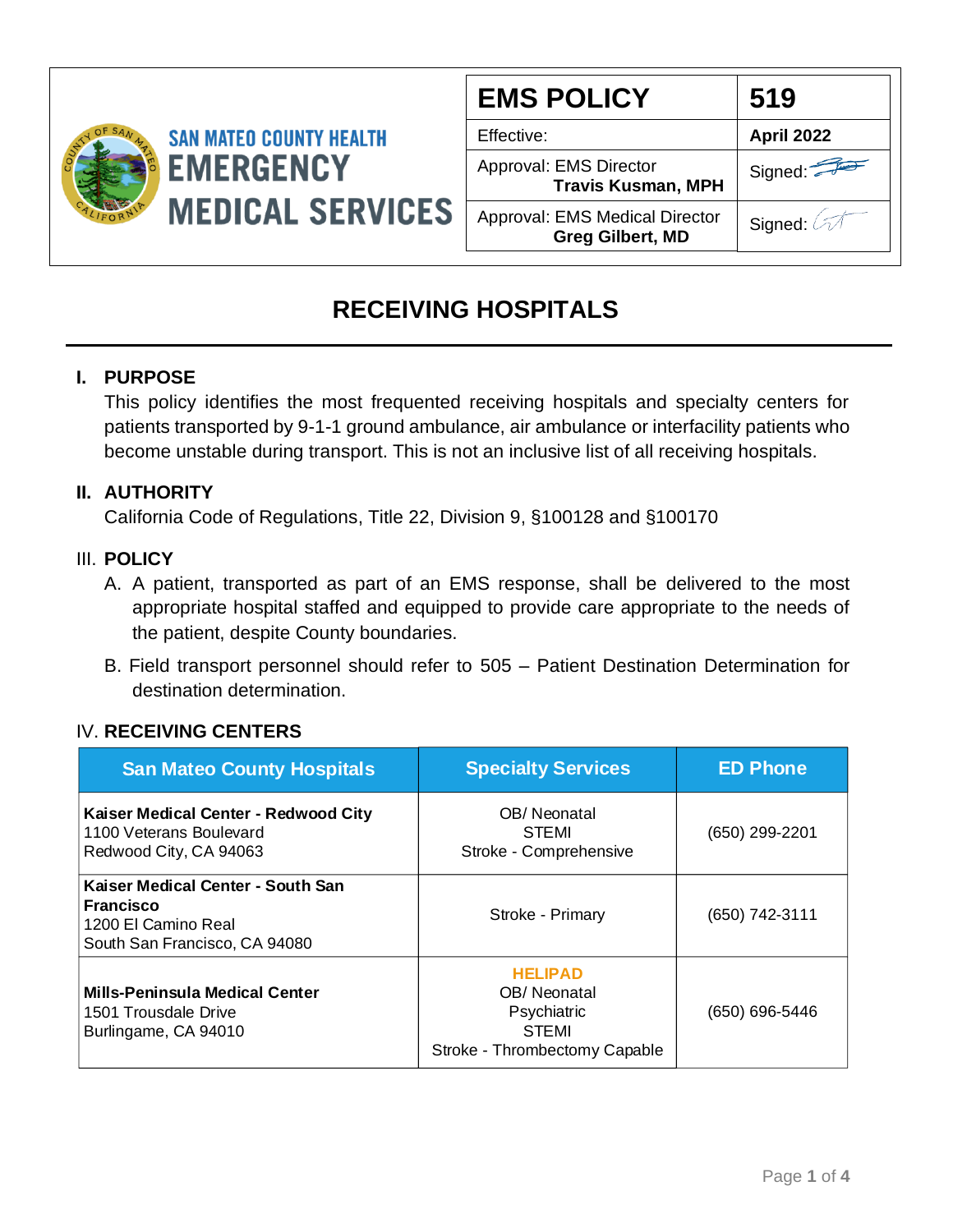

# **SAN MATEO COUNTY HEALTH EMERGENCY MEDICAL SERVICES**

| <b>EMS POLICY</b>                                                | 519               |
|------------------------------------------------------------------|-------------------|
| Effective:                                                       | <b>April 2022</b> |
| Approval: EMS Director<br><b>Travis Kusman, MPH</b>              | Signed:           |
| <b>Approval: EMS Medical Director</b><br><b>Greg Gilbert, MD</b> | Signed: 2         |

| <b>San Mateo County Hospitals</b>                                                                  | <b>Specialty Services</b>                       | <b>ED Phone</b>                                            |
|----------------------------------------------------------------------------------------------------|-------------------------------------------------|------------------------------------------------------------|
| <b>San Mateo Medical Center</b><br>222 West 39th Avenue<br>San Mateo, CA 94403                     | Psychiatric<br><b>Sexual Assault Center</b>     | (650) 573-2671<br>Psych ED<br>(650) 573-2662               |
| Sequoia Hospital<br>170 Alameda de las Pulgas<br>Redwood City, CA 94062                            | OB/Neonatal<br><b>STEMI</b><br>Stroke - Primary | (650) 367-5542                                             |
| <b>Seton Coastside</b><br>600 Marine Boulevard<br>Moss Beach, CA 94038                             | <b>Standby Emergency Department</b>             | $(650) 563 - 7107$                                         |
| <b>Seton Medical Center</b><br>1900 Sullivan Avenue<br>Daly City, CA 94015                         | <b>STEMI</b><br>Stroke - Primary                | (650) 991-6892                                             |
| <b>Santa Clara County Hospitals</b>                                                                | <b>Specialty Services</b>                       | <b>ED Phone</b>                                            |
| <b>El Camino Hospital</b><br>2500 Grant Road<br>Mountain View, CA 94040                            | none                                            | (650) 940-7051                                             |
| Kaiser Medical Center - Santa Clara<br>700 Lawrence Expressway<br>Santa Clara, CA 95051            | <b>VAD</b>                                      | (408) 851-5310<br><b>VAD Coordinator</b><br>(408) 851-3750 |
| Lucille Packard Children's Hospital at<br><b>Stanford</b><br>725 Welch Road<br>Palo Alto, CA 94394 | <b>NO EMERGENCY</b><br>OB/ GYN<br><b>VAD</b>    | (650) 723-4422<br><b>VAD Coordinator</b><br>(650) 723-6661 |
| Palo Alto Veteran's Hospital<br>3801 Miranda Avenue<br>Palo Alto, CA 94304                         | none                                            | (650) 849-0221                                             |
| <b>Santa Clara Valley Medical Center</b><br>751 South Bascom Avenue<br>San Jose, CA 95128          | <b>HELIPAD</b><br><b>Burn</b><br>Trauma         | (408) 885-3228<br><b>Burn Unit</b><br>(408) 885-6666       |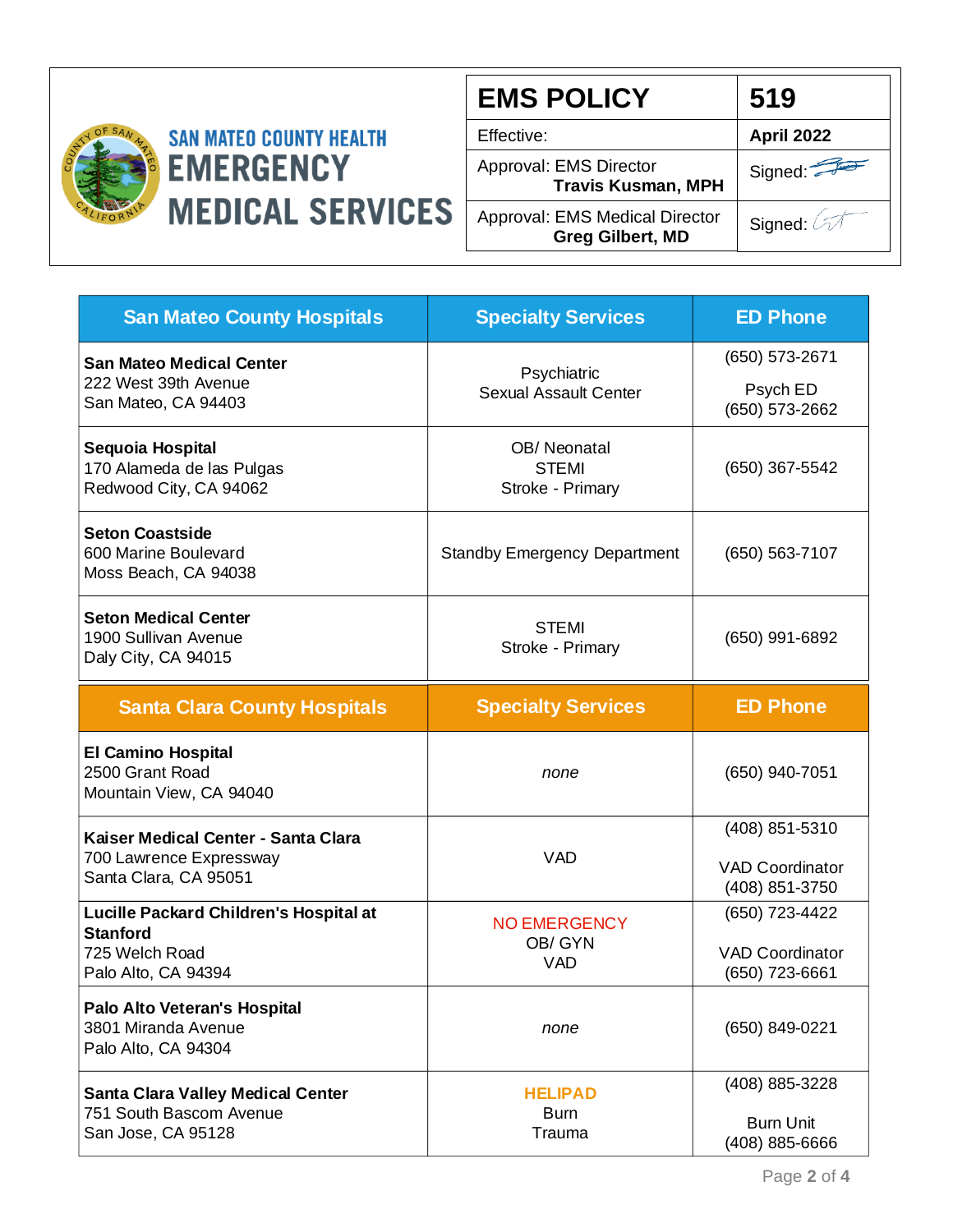

| <b>EMS POLICY</b>                                         | 519                   |
|-----------------------------------------------------------|-----------------------|
| Effective:                                                | <b>April 2022</b>     |
| Approval: EMS Director<br><b>Travis Kusman, MPH</b>       | Signed:               |
| Approval: EMS Medical Director<br><b>Greg Gilbert, MD</b> | Signed: $\oslash\top$ |

| <b>Santa Clara County Hospitals</b>                                                                                    | <b>Specialty Services</b>                                          | <b>ED Phone</b>                                        |
|------------------------------------------------------------------------------------------------------------------------|--------------------------------------------------------------------|--------------------------------------------------------|
|                                                                                                                        | <b>HELIPAD</b><br>OB/Neonatal<br>Pediatrics<br><b>Adult Trauma</b> | Adult Base Physician<br>(650) 497-4802                 |
| <b>Stanford Hospital (BASE HOSPITAL)</b><br>500 Pasteur Drive<br>Stanford, CA 94305                                    |                                                                    | Peds Base Physician<br>(650) 723-5032                  |
|                                                                                                                        | Pediatric Trauma<br><b>STEMI</b><br>Stroke - Comprehensive         | Reports<br>(650) 723-7337                              |
|                                                                                                                        | <b>VAD</b>                                                         | <b>VAD Coordinator</b><br>(650) 723-6661               |
| <b>San Francisco County Hospitals</b>                                                                                  | <b>Specialty Services</b>                                          | <b>ED Phone</b>                                        |
| <b>Californa Pacific Medical Center - Van</b><br><b>Ness Campus</b><br>1260 Franklin Street<br>San Francisco, CA 94109 | none                                                               | Adult<br>(415) 600-3333<br>Pediatric<br>(415) 600-4444 |
| <b>Californa Pacific Medical Center - Davies</b><br>Campus                                                             | <b>VAD</b>                                                         | (415) 600-0600                                         |
| <b>Castro and Duboce Streets</b><br>San Francisco, CA 94114                                                            | (Hand Reimplantation)                                              | <b>VAD Coordinator</b><br>(415) 600-1051               |
| <b>Californa Pacific Medical Center - Bernal</b><br>Campus<br>3555 Cesar Chavez Street<br>San Francisco, CA 94110      | none                                                               | $(415)$ 461-6625                                       |
| <b>Chinese Hospital</b><br>845 Jackson Street<br>San Francisco, CA 94133                                               | none                                                               | (415) 677-2300                                         |
| Kaiser Medical Center - San Francisco<br>2425 Geary Boulevard<br>San Francisco, CA 95115                               | OB/Neonatal                                                        | (415) 883-5628                                         |